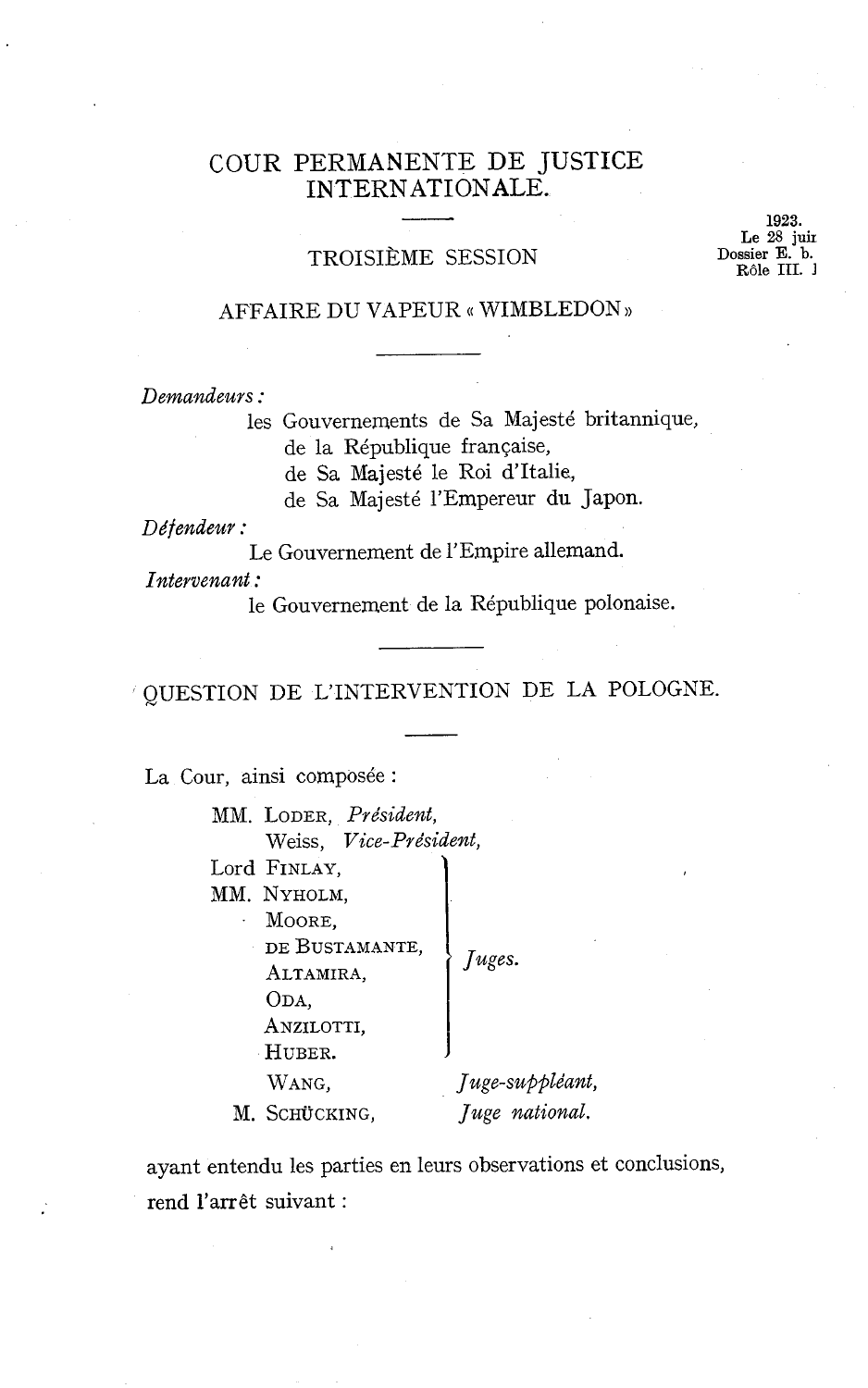# PERMANENT COURT OF INTERNATIONAL JUSTICE.

### THIRD SESSION

1923 June 28th. File E. b. II. Docket III. 1.

#### CASE OF THE S.S. "WIMBLEDON"

*Afiplicants* :

The Governments of His Britannic Majesty ; of the French Republic ;

of His Majesty the King of Italy ;

of His Majesty the Emperor of Japan.

*Resfiondent* :

The Government of the German Empire ;

 $\emph{Intervener}$ :

The Government of the Polish Republic.

## QUESTION OF INTERVENTION BY POLAND.

The Court, composed as follows :

| MM. LODER, President,  |                 |
|------------------------|-----------------|
| WEISS, Vice-President. |                 |
| Lord Finlay,           |                 |
| MM. NYHOLM,            |                 |
| MOORE.                 |                 |
| DE BUSTAMANTE,         | Judges.         |
| ALTAMIRA,              |                 |
| ODA.                   |                 |
| ANZILOTTI,             |                 |
| HUBER.                 |                 |
| WANG.                  | Deputy-judge    |
| M. Schücking           | National Judge. |

having heard the observations and conclusions of the parties, delivers the following judgment :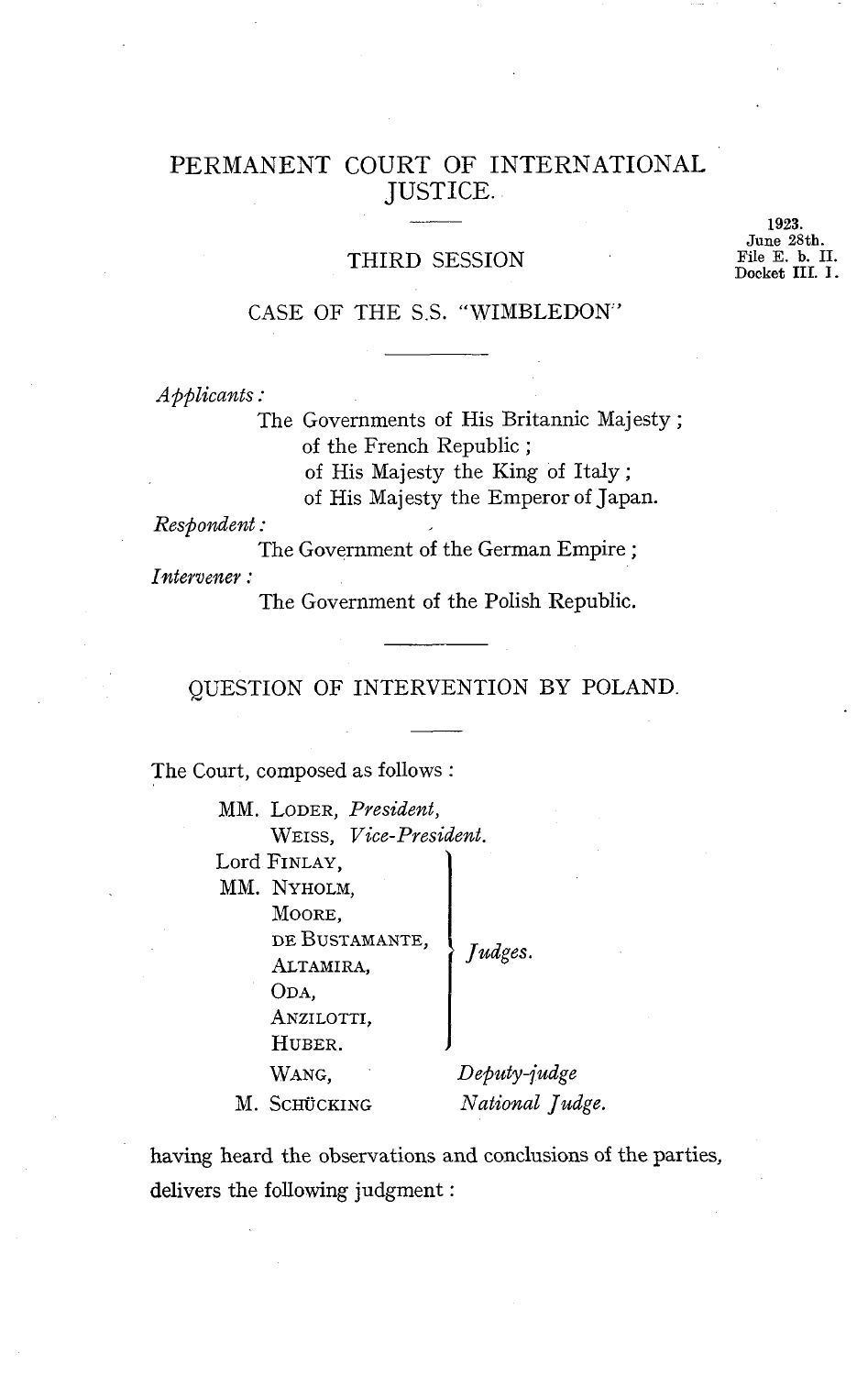Le Statut de la Cour permanente de Justice internationale a prévu, pour les Etats demeurés tout d'abord étrangers à l'instance portée devant elle, deux cas et deux formes différentes d'intervention.

L'une de ces interventions est celle dont s'occupent l'article 62 du Statut et les articles 58 et 59 du Règlement de la Cour ; elle a pour fondement l'intérêt d'ordre juridique allégué par l'intervenant ; et il appartient à la Cour de ne l'accueillir que si l'existence de cet intérêt lui parait suffisamment justifiée.

Mais, d'autre part, lorsque le litige à résoudre a pour objet l'interprétation d'une convention internationale, tout Etat ayant participé à cette convention puise dans l'article 63 du Statut le droit d'intervenir au procès dont d'autres ont pris l'initiative, et dans le cas où il aurait usé de la faculté qui lui est ainsi ouverte, l'interprétation contenue dans la sentence de la Cour sera également obligatoire pour lui comme pour les demandeurs originaires eux-mêmes.

Aux termes d'une requête introductive d'instance, présentée à la date du 16 janvier 1923 au nom des Gouvernements de Sa Majesté britannique, de la République française, de Sa Majesté le Roi d'Italie et de Sa Majesté l'Empereur du Japon — représentés respectivement par Sir Cecil Hurst, le Professeur Basdevant, le Commendatore Pilotti et M. N. Ito, Chargé d'Affaires a. i. du Japon à La Haye — la Cour permanente de Justice internationale est appelée à juger si les autorités a1Iemandes étaient en droit de refuser, le 21 mars 1921, au vapeur *Wimbledon*, le libre accès du Canal de Kiel, et à statuer, le cas échéant, sur la réparation du préjudice causé à ce navire, du fait d'un tel refus.

Par note du 22 mai 1923, S. Exc. M. le Ministre de la République polonaise à La Haye avait informé la Cour que son Gouvernement demandait à intervenir dans la cause, à côté des quatre Etats requérants, en vertu de l'article 62 du Statut et des articles 58 et 59 du Règlement ; mais, bien que ne mentionnant pas expressément l'article 63, la note précitée invoquait, à l'appui de la demande, la participation de la Pologne au Traité de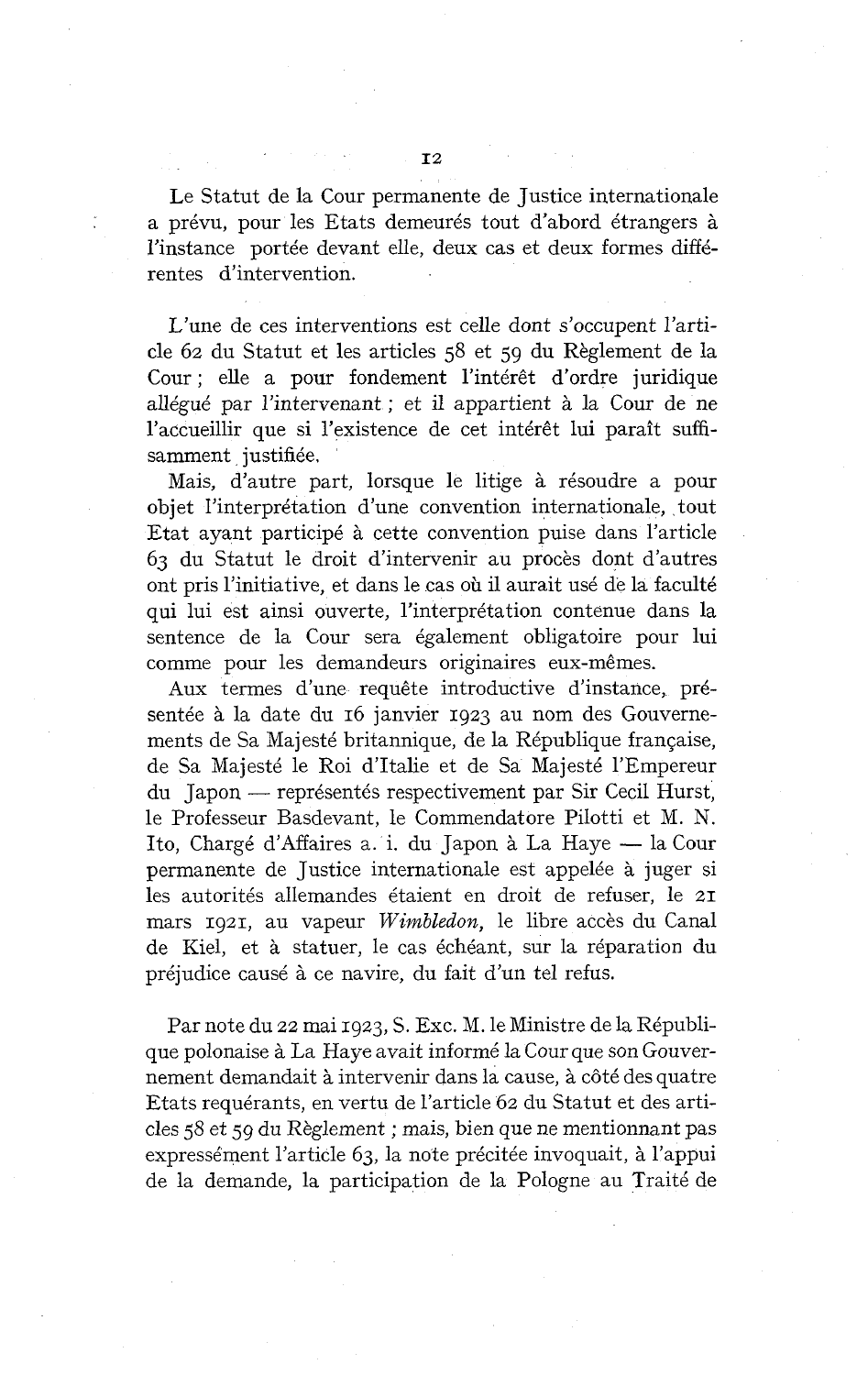The Statute of the Permanent Court of International Justice provides for two sets of circumstances and two different forms in which intervention is possible on the part of States which are not from the outset concerned in a suit brought before it.

The first of these forms of intervention is that dealt with in Article 62 of the Statute and Articles 58 and 59 of the Rules of Court ; it is based on an interest of a legal nature advanced by the intervening party, and the Court should only admit such intervention if, in its opinion, the existence of this interest is sufficiently demonstrated.

On the other hand, however, when the object of the suit before the Court is the interpretation of an international convention, any state which is a party to this convention has, under Article 63 of the Statute, the right to intervene in the proceedings instituted by others and, should it make use of the right thus accorded, the construction given by the judgment of the Court will be equally binding upon it as upon the original applicant parties.

According to the terms of an application instituting proceedings dated January 16th, 1923, and submitted on behalf of the Governments of His Britannic Majesty, of the French Republic, of His Majesty the King of Italy and of His Majeçty the Emperor of Japan, represented respectively by Sir Cecil Hurst, Professor Basdevant, Commendatore Pilotti and Monsieur N. Ito, Chargé d'Affaires a. i. of Japan at The Hague, the Permanent Court of International Justice has to decide whether the German authorities were within their rights in refusing to the S.S. "Wimbledon" on March 21st, 1921, free access to the Kiel Canal, and, if necessary, to determine the damages due for the prejudice caused to this vessel by reason of this refusal.

In a Note dated May zznd, 1923, His Excellency the Minister of the Polish Republic at The Hague informed the Court that his Government desired permission to intervene in the suit on the side of the four applicant States, under Article 62 of the Statute and Articles 58 and 59 of the Rules of Court ; but, although Article 63 was not expressly referred to, the abovementioned Note cited, in support of the application, Poland's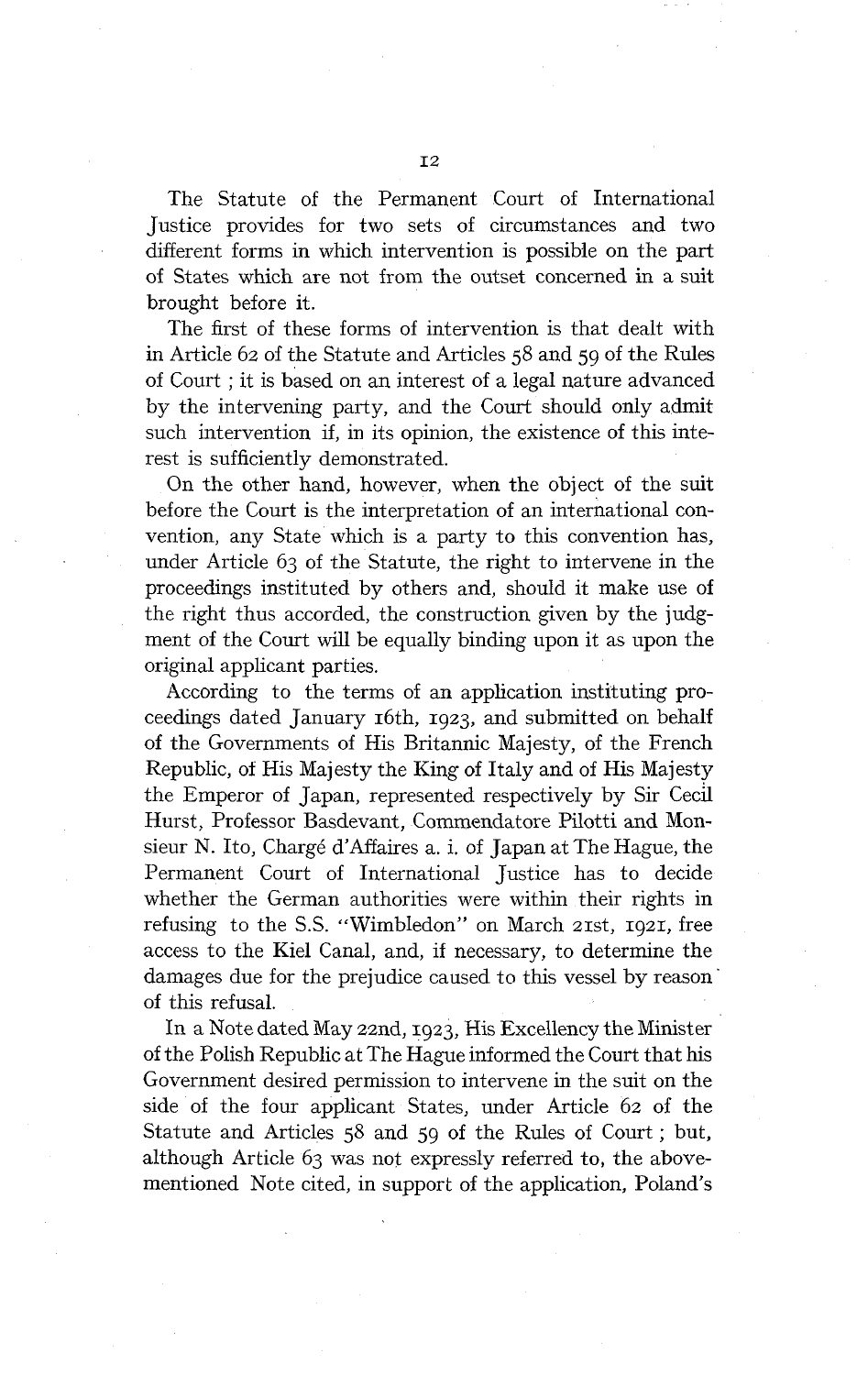Versailles, et la violation par le refus d'accès opposé au *Wimbledon* dans le canal de Kiel, des droits et des intérêts garantis à cet Etat par l'article *380* du Traité.

D'une nouvelle communication présentée à la Cour par l'Agent du Gouvernement polonais, M.Olechowski, à l'audience publique du *25* juin, il résulte que ce Gouvernement, renonçant à suivre la voie exclusive dans laquelle il avait paru s'engager en premier lieu, entend aujourd'hui se prévaloir du droit que lui confère l'article *63* du Statut, en tant qu'ayant participé au Traité de Versailles, « et n'insiste pas pour que les motifs d'intervention qu'il avait présentés sur la base de l'arcle *62* soient pris en considération )). Il affirme en même temps son intention de ne demander au Gouvernement allemand aucuns dommages-intérêts particuliers pour le préjudice qu'il a subi dans l'affaire du *Wimbledon.* 

L'attitude ainsi prise dispense la Cour d'examiner et de vérifier si vraiment l'intervention de la Pologne dans le litige soumis à son jugement est justifiée par un intérêt d'ordre juridique, au sens de l'article *62* du Statut.

Il lui suffit de constater, dans l'espèce, que l'interprétation de certaines clauses du Traité de Versailles est en jeu dans l'affaire et que la République polonaise figure au nombre des Etats ayant participé à ce Traité.

En présence de ces constatations, dont l'évidence matérielle s'impose, et des déclarations faites à l'audience par les représentants des Puissances requérantes s'en remettant à sa décision,

La *Cour donne acte* au Gouvernement polonais de ce qu'il entend se prévaloir du droit d'intervention que lui confère l'article *63* du Statut.

#### PAR CES MOTIFS,

*La Cour regoit* l'intervention polonaise dans l'affaire du *Wimbledon,* 

*et renvoie,* pour les plaidoiries au fond, l'affaire à l'audience du 5 juillet.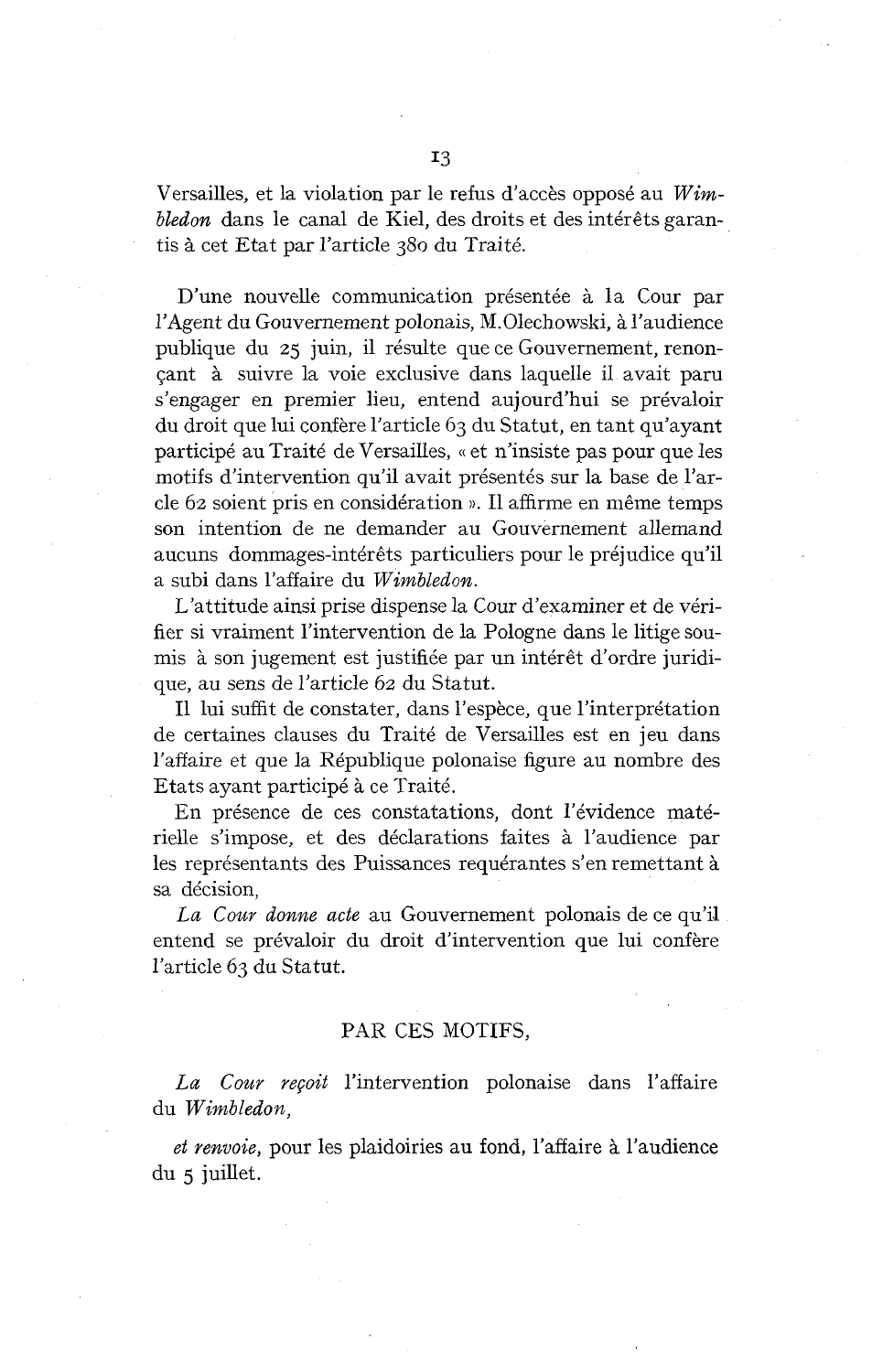participation in the Treaty of Versailles, and the violation of the rights and interests guaranteed to Poland under Article 380 of that Treaty, resulting from the refusa1 to allow the "Wimbledon" access to the Kiel Canal.

From a further communication made to the Court by M. Olechowski, Agent of the Polish Government, at the public sitting of June 25th, it appears that that Government, abandoning the exclusive course which it seemed in the first instance to have adopted, now intends to avail itself of the right conferred upon it, as a party to the Treaty of Versailles, by Article 63 of the Statute and "does not insist that the grounds submitted by it as justification for intervention under Article 62 should be taken into consideration". It also states that it does not intend to ask the German Government for any special damages for the prej udice caused to it in the case of the "Wimbledon".

The attitude thus adopted renders it unnecessary for the Court to consider and satisfy itself whether Poland's intervention in the suit before it is justified by an interest of a legal nature, within the meaning of Article 62 of the Statute.

It will suffice for the Court to note that in this case the interpretation of certain clauses of the Treaty of Versailles is involved in the suit and that the Polish Republic is one of the States which are parties to this treaty.

In view of the facts established above, which are conclusive, and of the statements made at the hearing by the representatives of the applicant Powers, who left the matter to the decision of the Court,

*the Court records* that the Polish Government intends to avail itself of the right to intervene conferred upon it by Article 63 of the Statute.

#### FOR THESE REASONS.

*the Court accepts* the intervention of Poland in the case of the S.S. "Wim.bledon",

. *and adjourns* the hearings on the merits of the case until the sitting to be held on July 5th.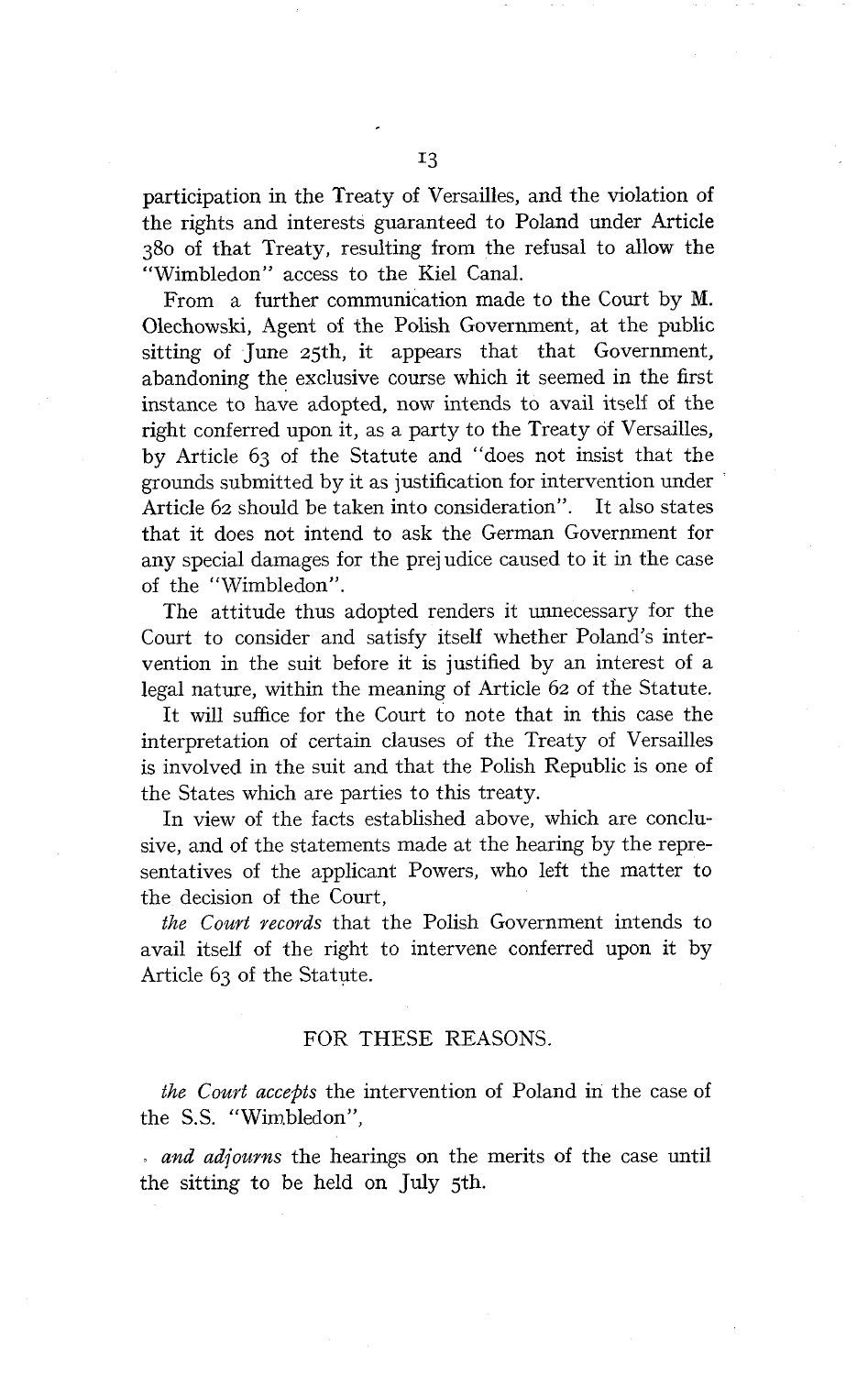Le présent arrêt ayant été rédigé en français et en anglais, c'est le texte français qui fait foi.

Fait au Palais de la Paix, à La Haye, le vingt-huit juin mil neuf cent vingt-trois, en sept exemplaires, dont l'un restera déposé aux Archives de la Cour et dont les autres seront transmis aux Agents du Gouvernement polonais et des Puissances requérantes et répondante respectivement.

> Le Président, (Signé) LODER. Le Greffier, (Signé) A. **HAMMARSK** JOLD.